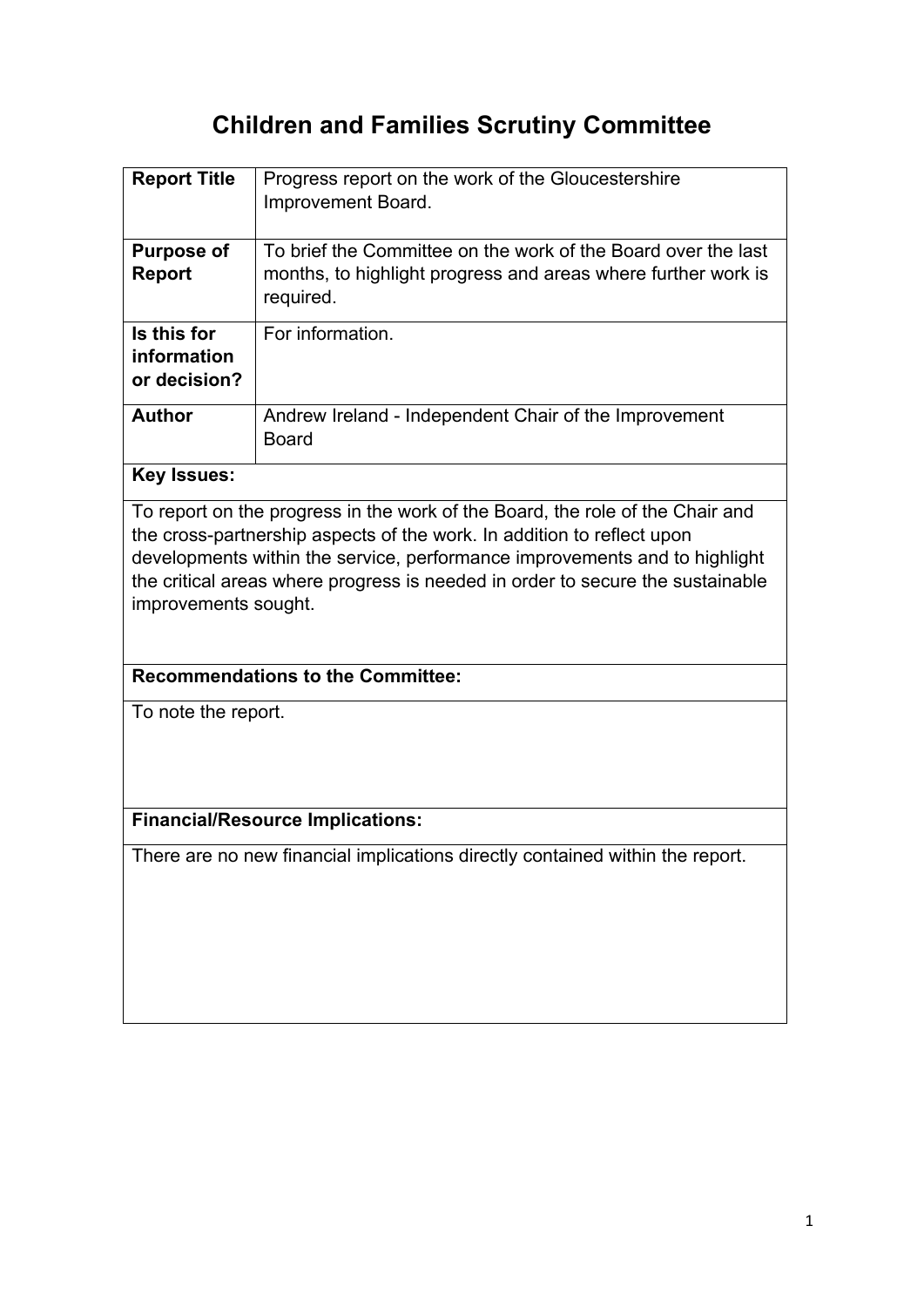### 1. Introduction

- 1.1. This report is prepared for the committee meeting on 16 July. It is my first report to the Committee since January 2020 due to the extraordinary arrangements with the Covid emergency. I am pleased to have this opportunity to provide the Committee with this report.
- 1.2. I am able to reassure the Committee that the Improvement Board and myself as Chair have remained as fully active as possible in the circumstances. The Board has met virtually on three occasions over the past months and I have continued to interview and consult staff and partners about the improvement process. This has all been virtual and by telephone. The Committee needs to be clear that my last actual visit to Gloucestershire was in February for the meeting of the Improvement Board.

## 2. Activity

- 2.1. In the period since my last report there has continued to be a significant level of activity including:
	- Four meetings of the Improvement Board
	- Regular discussion with the Director of Children's Services
	- Similar with the Cabinet Member
	- Meetings with the Chief Executive
	- Continued discussion with external partners on the Board, in particular the CCG and the Police
	- Meetings with front line staff and managers at the Forest of Dean, Cheltenham and Cotswold localities
	- Discussions with the Interim Director of Safeguarding
	- Regular conversations with the new DFE Improvement Manager
	- Meetings with the Directors and managers leading quality assurance and directing improvement work
	- Discussions with Heads of Service in the three localities mentioned above plus Gloucester.
	- A virtual meeting with the Ambassadors
	- Reviewing the Covid arrangements
	- Receipt and examination of reports including the Performance and Quality Assurance Reports.
- 3. Context
- 3.1. At the time of my last report to the Committee, pre Covid, the Service was facing imminent inspection and my judgement was that, although there was some progress, it was neither sufficiently fast or consistent for me to be able to offer the level of assurance I would have wished about a successful outcome of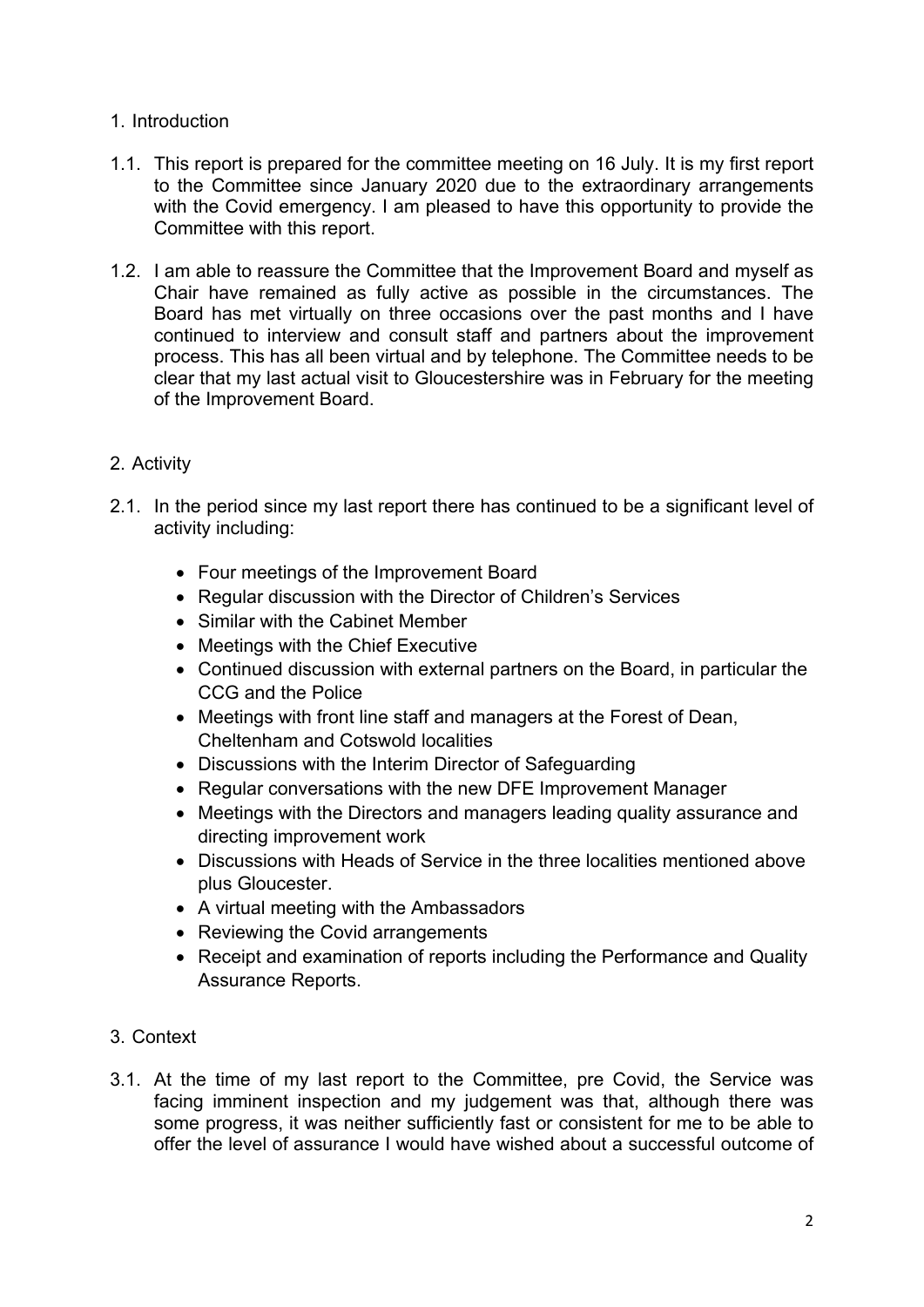that inspection. I talked again about the need for a more consistently forensic attention to the detail of social work practice.

- 3.2. Clearly the world has moved on significantly from that position with the intervention of the emergency and as a result of "lockdown". As a consequence of this, Ofsted have suspended routine inspection activity. The timeframe for future inspection has, therefore, become much less certain and the Council appears to have a longer period of time in which to accelerate the pace of change. At the time of writing it is very difficult to predict when an inspection might take place.
- 3.3. What did occur was an additional, unexpected, monitoring visit from Ofsted in February. Feedback from this was available for the February Improvement Board meeting. The message from Ofsted appeared to be substantially the same as previous visits but there were some specific areas of concern raised alongside continued issues about the pace of progress. It is also the case that the tone of the feedback was less encouraging and conveyed a greater level of concern on the part of the Regulator. This rightly was a cause of concern for the Board.
- 3.4. As the Committee will be only too aware, shortly after this the need to move into Covid emergency arrangements occurred which has left the Service with two huge challenges. The first being to re-focus delivery to operate within the emergency regulations whilst also ensuring that children were seen and protected, new referrals appropriately followed through and children's plans continuing to be taken forward. The second has been to ensure that the improvements in practice which are needed not only continue but do so more rapidly. This remains the challenge.

### 4. Progress

- 4.1. As has, I am sure, been reported by the Service, new working arrangements have been set up and appear in practical terms to be working well. Staff are reporting to me that the communication is effective, the technology has worked consistently and working from home appears not to be presenting great problems for a large proportion of staff. My contacts with staff also have not revealed a high level of anxiety about the arrangements within offices for those staff who have to be there on any given day. Both the activity data and the anecdotal comments from staff suggest that visits are being made and referrals are being responded to in a timely way.
- 4.2. This has represented an enormous effort on the part of the Service to both set these up and to maintain them. It has been assisted by the fact that fewer staff than might have been expected have either been ill themselves or have had to self-isolate.
- 4.3. Again, as the Committee will know, this period has also seen the retirement of the Director of Safeguarding and the appointment of an Interim Director. This transition appears to have been relatively smooth, helped by the fact that the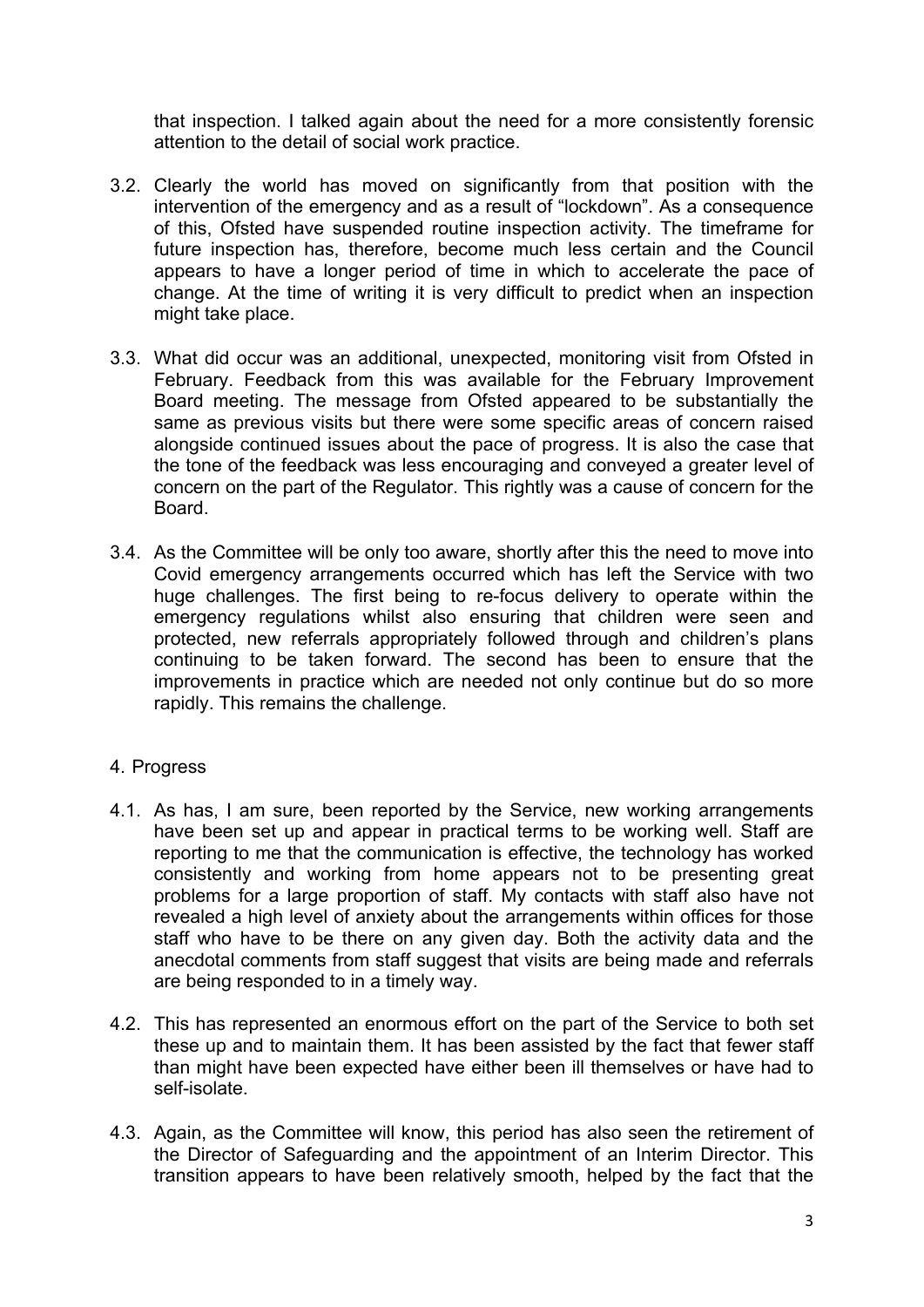now Interim Director was already working in the Service as part of practice improvement. As Chair I have had a number of conversations with her and am encouraged by her overall approach, her analysis of where the strengths and weaknesses lay and her appreciation of the pace needed to move the position forward. My wider consultations have not given me cause for concern that people may not be accepting the changes that follow. Indeed, I detect a clearer sense of unity and purpose amongst the management group. My discussions with the Board members suggest a significant degree of confidence in the approach being taken.

- 4.4. Without doubt the report from the last Ofsted Monitoring Visit raised questions and concerns within the Improvement Board. One of the consequences of this has been a refreshing of the Accelerated Improvement Plan. This is now a more focused plan, more grounded in the detail of practice with clearer actions, targets and clearer lines of accountability contained within it. This has offered a degree of greater assurance for the Board which has expressed the view that the plan is very much on the right lines and it is fully supported.
- 4.5. There have also been changes to the quality assurance system largely as a result of the Covid arrangements. For the initial months the normal case audit system was suspended. It has been up and running again from June onwards. This has not, however, led to a complete gap in audit activity but more targeted, specific audits into areas such as permanency planning, child protection planning and repeat planning. These have been extremely valuable and the audit reports have been recently shared with me.
- 4.6. Although they reveal some significant weaknesses in practice over a period of time, these serve to reinforce the knowledge arising from the routine audits in terms of the areas of practice which are leading to judgements of inadequate or requiring improvement to be good in the cases which have been audited. These thematic audits are not, however, providing huge encouragement that quality of work has markedly improved but are providing some greater depth of understanding of where some of the more specific areas of weaker practice lie. This all needs to be seen in the context of the regular QA reports continuing to highlight a higher number of cases judged to be inadequate than is acceptable.
- 4.7. On a more positive note the same reports continue to demonstrate that there is a significant and consistent body of work that can be judged as of a good standard and that within the targeted audit work some of the most recent work appears to have been meeting the standards needed to a greater degree. The Committee will also want to note that one of the targeted audits was carried out by one of the Council's Partners in Practice, so there has been a clear external eye at work. The Board will be looking for the outcomes of the June audits with anticipation.
- 4.8. The last few months has also seen a different level of engagement from DFE which will also be featuring on the Committee's agenda. This report will not attempt to duplicate that but it may be of interest to the Committee to know that there has also been an increase in the degree of communication between myself as Chair of the Improvement Board and DFE. In large measure that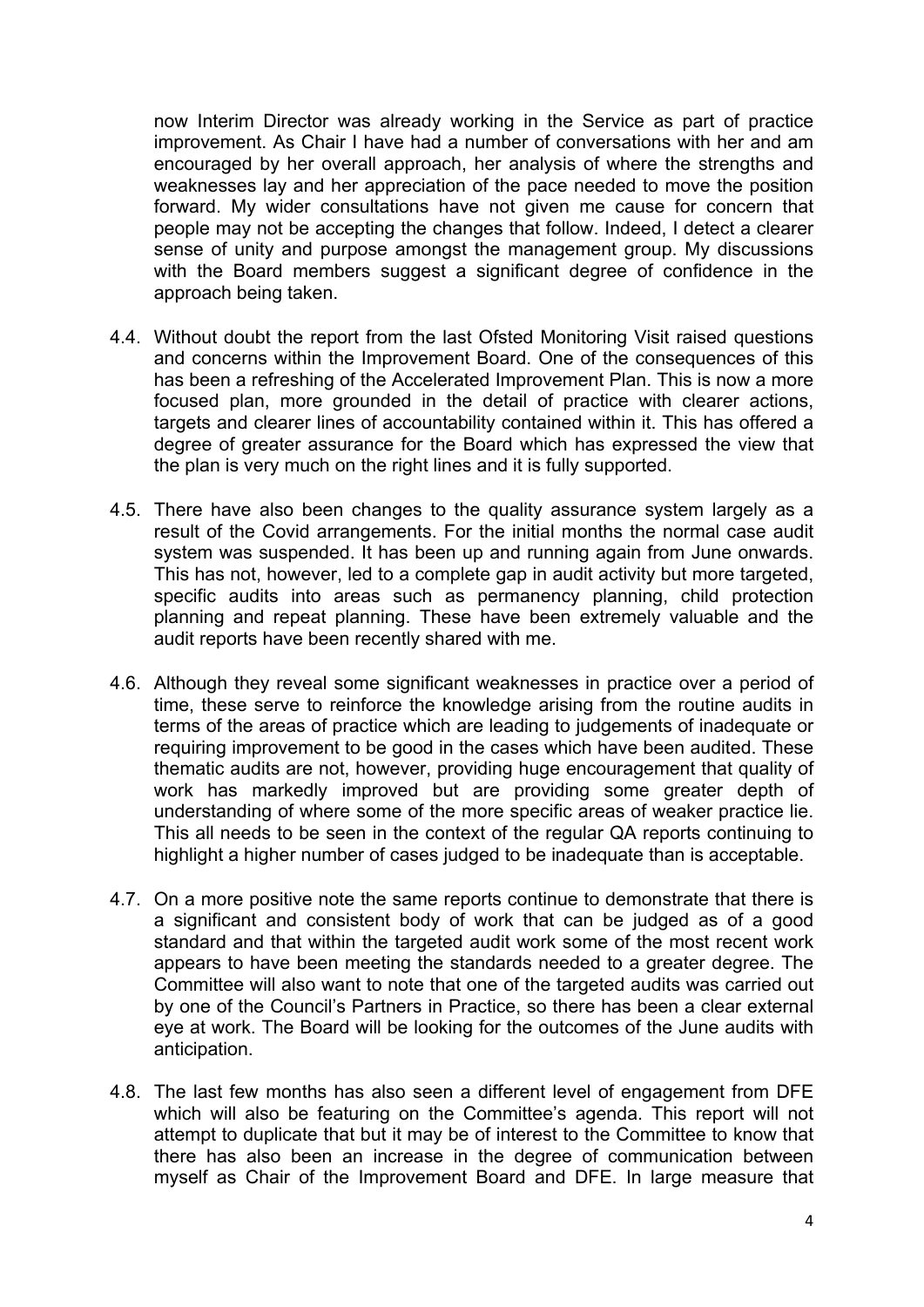direct communication has suggested a broadly shared analysis of the current position and the pace of change between us.

4.9. The Improvement Board has also met monthly since April. There is a further additional meeting planned for July. It will be my recommendation that monthly meetings should continue for the foreseeable future.

#### 5. Analysis

- 5.1. As the Committee will have picked up from all of the reports it is considering at this meeting, there has been a considerable level of activity since my last report in January. All of it has been of great importance. In addition to any improvement work, the effectiveness of the arrangements the Service has made to deal with the Covid emergency and how quickly it was able to put them in place, are themselves strong indicators of its overall health and the quality of leadership supported by the wider Council. This needs to be effectively represented when inspection finally comes. All of this does, however, leave the question of what is the level and rate of progress with improvement?
- 5.2. The answer to this question in one sense is that there is not a great deal of evidence to date of a sustained improvement. If we look at the February Ofsted Monitoring visit, the targeted audit information, the QA reports and the Performance reports the picture is very much the same as in previous reports to the Committee. The data available so far suggests a similar pattern of variability in practice, a too high proportion of inadequate practice, some performance indicators which stubbornly refuse to move in the right direction. These points are to a degree balanced by a number of performance indicators in areas such as timeliness of visits, speed of dealing with referral, keeping in touch with Care Leavers and many others which stand comparison with other local authorities. As the Committee will be very well aware this would have described the position for some months prior to the recent emergency situation and which I have reflected in previous reports
- 5.3. Having said that, there does seem greater grounds for optimism than such an analysis would suggest. As evidenced by the revised Accelerated Improvement Plan, there is a clearly strengthened focus on the detail of social work practice and a clearer vision of "what good looks like." In addition to this, the Essentials training module and the Practice Fundamentals policy are clear re-statements of the principles of good social work practice and both appear to becoming well embedded into the work of practitioners, many of whom have expressed great enthusiasm for them.
- 5.4. Further to this, there is a renewed drive towards improvement evident in the overall management of the service. Previous reports to the Committee have spoken of the need for such a drive and a focus upon forensic attention to detail of the minutiae of social work practice. There is greater evidence of this now than at the time of my last report and, I would suggest, at the time of the last Ofsted Monitoring Visit. Much of this is based upon the drive and the focus on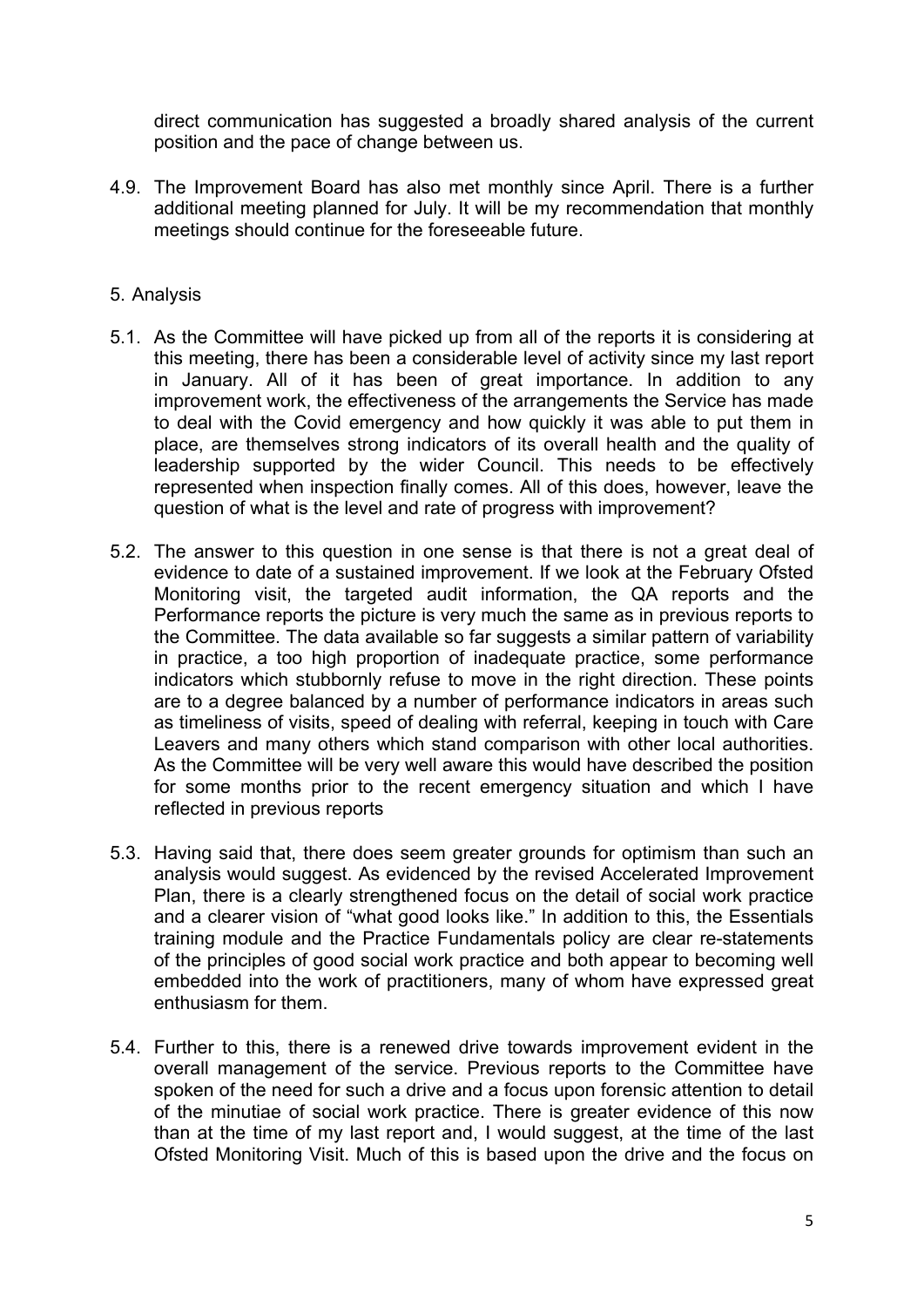this detail on the part of the Interim Director of Safeguarding and real strength within the Improvement Team.

- 5.5. One of the strongest, specific example of this is the focus on quality control as well as quality assurance, a real drive to ensure that poor quality of work is dealt with and improved in the initial stage as opposed to identified as such at audit when a poor judgement is unavoidable. This emphasis, if embedded into everyday practice will make a huge difference and must be expected to lead to improved standards of practice. Added to this is the greater understanding through audit and other quality assurance work of specific areas of practice which need to be addressed in this way, areas such as:
	- permanency planning for children in care
	- repeat work in the child protection arena, including decision making at case conferences
	- evidence of oversight and supervision
	- improvements in recording
	- stability of placement for children in care
	- reducing the number of changes of social worker a child may experience.
- 5.6. All of these points are clearly within the Service's line of sight and in such a fashion to be engendering a stronger sense of confidence that improvements will be achieved.
- 5.7. Further the speed and robustness to date of the emergency service arrangements which have been put into place do give an indication of the strength and resilience which exists within the Service. Nothing is, of course, perfect, but to date there would seem to be much that is positive to have come out of this experience. These remarks would include the setting up of the virtual court which, in my view, represents a major achievement and worth of note, although perhaps the judiciary's views are of greater significance.
- 6. Summary and Conclusion
- 6.1. The Committee is faced with the position where it is difficult to present a clear line of evidence of an increasing pace of and strength of improvement. There is, however, grounds for greater optimism than this suggests. The hope is that this is a matter of timing and that the impact of the changes that are being made will become apparent within the audit and performance reports. There is a sense of confidence that this will be the case in time and it is of great importance that the Director receives all of the support available to ensure that the anticipated service improvement occurs.
- 6.2. The Committee can have confidence that the direction of travel is the right one and the emphasis and targeted areas are in line with what needs to happen. What is less easy to be confident about is how long it will be before the Service reaches the consistent level of good practice that all wish to see but the signs are definitely more encouraging than at the time of my last report. How this